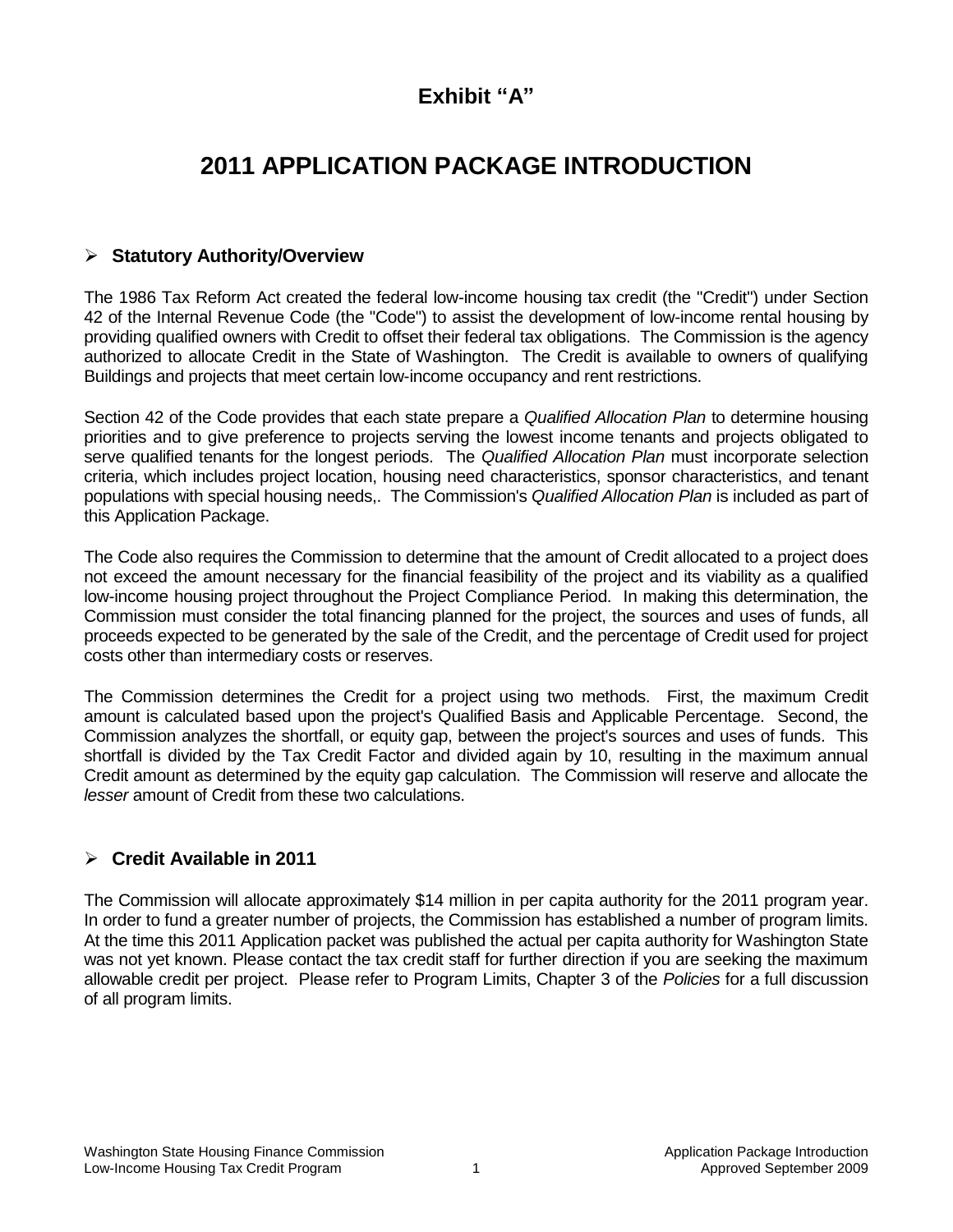### **Credit Set-Asides**

The Commission has established four Credit Set-Aside categories: Qualified Nonprofit Organizations: 10%

| <b>HOPE VI</b>                   | <b>20%</b> |
|----------------------------------|------------|
| <b>Rural Housing projects</b>    | 15%        |
| Rural Development (RD) projects: | 5%         |

All projects will be considered for the Credit Set-Aside category selected in the Application. With the exception of the HOPE VI Credit Set-Aside, if a project does not receive a Credit Reservation and Carryover Allocation Contract in the selected category, the project may still qualify based upon its ranking against other projects competing for the balance of Annual Authority.

#### *Prior to submitting your Application to the Commission:*

#### **Read the entire Application Package carefully**

The materials in this Application Package assume you or your advisors have knowledge of: (i) low-income housing tax credits; (ii) whether your particular project may be eligible for Credit; and (iii) how to syndicate or otherwise utilize Credit to finance project costs. If you would like to receive a more basic summary of how tax credits work, please call (206) 464-7139 and ask to speak to a development analyst in the Tax Credit Division or refer to our website at [www.wshfc.org/tax-credits.](http://www.wshfc.org/tax-credits)

The *Policies* describe the process and criteria used by Commission staff to evaluate and rank projects for recommendations for Credit Reservations and Carryover Allocations. The *Policies* also describe the conditions, limitations, and requirements that must be satisfied in order for your project to be eligible for a Credit Reservation and Carryover Allocation Contract, a final allocation, and how to maintain the reservation during the development and construction of the project. The *Policies* also set forth project transfer or assignment requirements, an overview of the project monitoring requirements during the operation of the project, the Commission's fee schedule, a description of the Commission's process for decisions and reviews, and the *Policies* applicable to qualified tax-exempt bond-financed projects.

The *Policies* include the Commission's interpretation of the requirements under Section 42 of the Code, as well as additional conditions established by the Commission. The *Policies* include a Glossary that defines technical terms, which are capitalized in the Application package.

#### **Meet with your advisors**

Prior to submitting an Application, we recommend you consult with your tax advisor, legal counsel, and/or accountant to ensure that your project meets the requirements to participate in the tax credit program, especially the Minimum Threshold Requirements in Chapter 4 of the *Policies*. Be certain that you have the documentation to qualify for participation in any selected Credit Set-Aside or to support any selected Allocation Criteria. We also invite you to make an appointment to meet and discuss your proposal with tax credit staff prior to submitting an Application.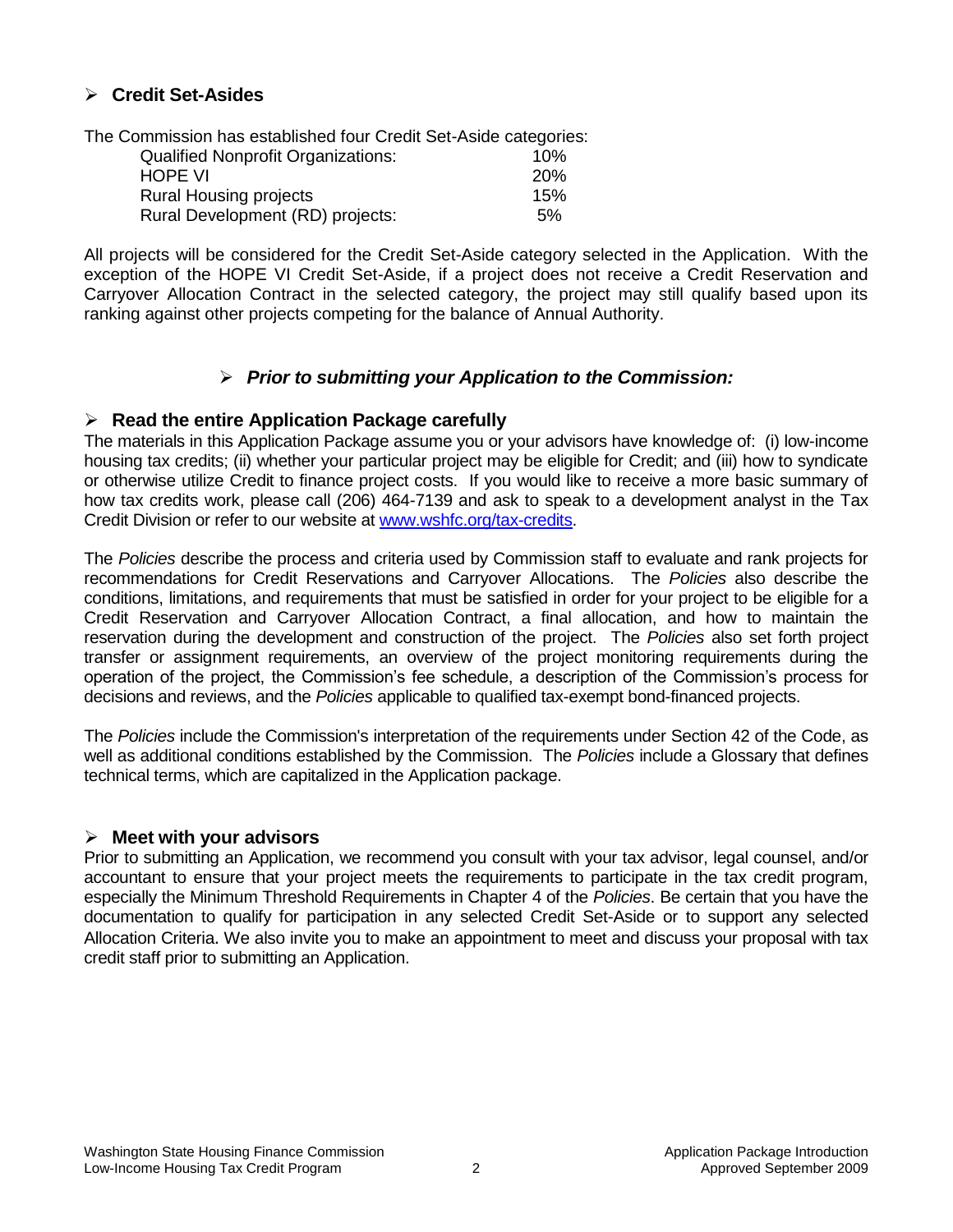# *Submitting your Application:*

### **The Application**

Complete and sign the Application, and submit it with all required attachments and application fee to the Commission not later than the **Application deadline, Thursday, January 13, 2011 at 5:00 p.m.**

## **Processing**

The Commission staff will first review your Application for completeness and will confirm that the project complies with the General Requirements and Disclosures, Program Limits, and Minimum Threshold Requirements as detailed in Chapters 2, 3 and 4, of the *Policies*. The staff will then review your supporting documentation to determine whether your project qualifies for the selected Credit Set-Aside and meets the conditions to receive any selected Allocation Criteria points. A five-day Correction Period allows you to provide missing information or clarify items for your project. Following the Correction Period, all projects are ranked for recommendations to receive Credit in each Credit Set-Aside category by the number of Allocation Criteria points scored. Please refer to Chapter 6 of the *Policies* for additional information regarding Allocation Criteria points. The Commission staff will also calculate the Credit amount needed for the project.

During this process, the Commission notifies the chief executive officer of the local jurisdiction where your project is located to provide an opportunity to comment on your project. The Commission also conducts a public hearing to receive comments from the general public regarding all the projects submitted in the Application round.

The Commission approves a list of the projects and authorizes the Executive Director to establish Credit Reservation and Carryover Allocation Contracts and other related documents for projects as appropriate. The Commission will make available Credit reservation and carryover allocations to qualified projects as outlined in more detail in Chapter 7 of the *Policies*. You will be notified by mail if your project qualifies for Credit.

If your project is selected for a Credit reservation and carryover allocation, you will be required to enter into a Credit Reservation and Carryover Allocation Contract. During the project's development process, you will also be required to enter into additional agreements with the Commission, such as a Regulatory Agreement, and meet certain development milestones, all of which are described in the *Policies*.

# **Project Milestones**.

Each project must meet the development milestones identified in the *Policies* and the project's Credit Reservation and Carryover Allocation Contract. The milestone dates are established in accordance with the development schedule for each project but cannot exceed certain stated deadlines depending on what calendar year your project is Placed-In-Service.

# **Application Schedule.**

Application Deadline: **Thursday, January 13, 2011 at 5:00 p.m.** Tentative dates to keep in mind for 2011 Applications: estimated Commission approval of projects will begin in February 2011 and continue on a "rolling basis monthly.